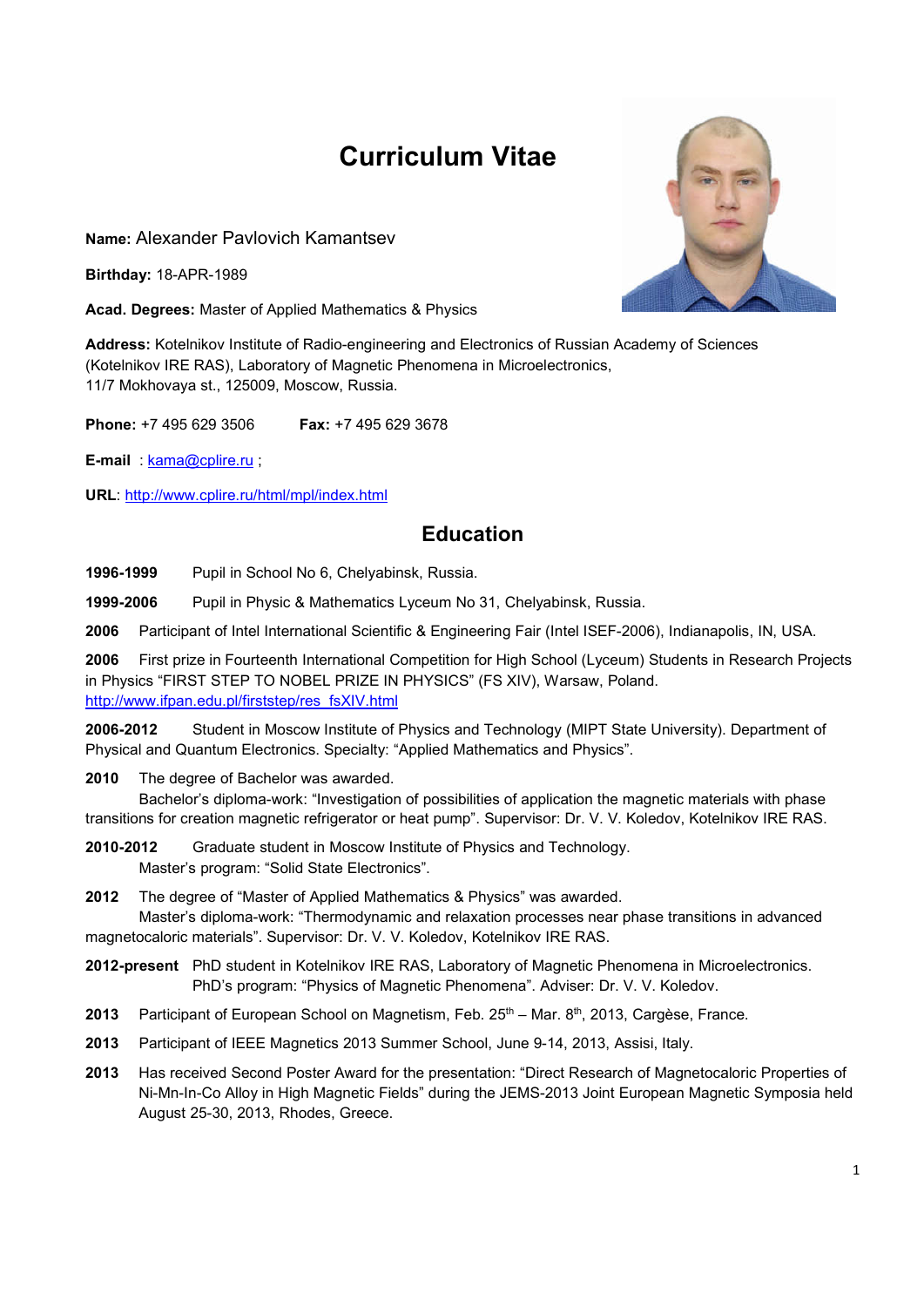### Relevant work experience

2009-present Engineer in Kotelnikov IRE RAS.

2010-present Executant of different Russian and international research Grants of RFBR, CRDF, RScF in Laboratory of Magnetic Phenomena in Microelectronics (Kotelnikov IRE RAS).

2012-present Researcher (during one month in half of year) in International Laboratory of High Magnetic Fields and Low Temperatures, Wroclaw, Poland.

#### Research areas

The experimental studies of rates of the magnetic, magnetostructural and metamagnetostructural phase transitions. The methods assume measurements of achievable working frequencies of devices based on materials with phase transitions. There are devices as a magnetocaloric refrigerator, actuators based on ferromagnetic shape memory effect and other, which have physical restrictions on working frequency.

The experimental studies of magnetocaloric effect in prospective materials under adiabatic and quasiisothermal conditions in high magnetic fields.

The experimental studies of new ferromagnetic Heusler alloys with shape memory effect. Possibilities to control the giant strains in polycrystalline ferromagnetic Heusler functional alloys during structural magnetic-fieldinduced martensitic phase transitions.

The experimental studies of electromagnetic waves, which were emitted from solid materials at structural phase transitions in the frequencies about 30 GHz. The possible mechanisms and theory of such effect were developed.

#### Main Publications on English

1. K.I. Kostromitin, V.D. Buchelnikov, V.V. Sokolovskiy, A.P. Kamantsev, V.V. Koledov, V.G. Shavrov and P. Entel. Theoretical study of magnetic properties and multiple twin boundary motion in Heusler Ni-Mn-Ga shape memory alloys using first principles and Monte Carlo method, Materials Science Forum, Vols. 738-739, pp. 461-467 (2013).

2. E. Kalimullina, A. Kamantsev, V. Koledov, V. Shavrov, V. Nizhankovskii, A. Irzhak, F. Albertini, S. Fabbrici, P. Ranzieri and P. Ari-Gur. Magnetic shape memory microactuator. Physica Status Solidi (C), Vol. 11, No. 5–6, pp. 1023–1025 (2014).

3. Alexander P. Kamantsev, Victor V. Koledov, Vladimir G. Shavrov, Irina S. Tereshina. Thermodynamic and Relaxation Processes near Curie Point in Gadolinium. Solid State Phenomena, Vol. 215, pp. 113-118 (2014).

4. Alexander Kamantsev, Victor Koledov, Elvina Dilmieva, Alexey Mashirov, Vladimir Shavrov, Jacek Cwik, Irina Tereshina, Vladimir Khovaylo, Maria Lyange, Lorena Gonzalez-Legarreta, Blanca Hernando and Pnina Ari-Gur. Thermomagnetic and magnetocaloric properties of metamagnetic Ni-Mn-In-Co Heusler alloy in magnetic fields up to 140 kOe. EPJ Web of Conferences, Vol. 75, 04008 (2014).

5. A. P. Kamantsev, V. V. Koledov, A. V. Mashirov, E. T. Dilmieva, V. G. Shavrov, J. Cwik, and I. S. Tereshina. Direct Measurement of Magnetocaloric Effect in Metamagnetic Ni<sub>43</sub>Mn<sub>37.9</sub>In<sub>12.1</sub>Co<sub>7</sub> Heusler Alloy. Bulletin of the Russian Academy of Sciences. Physics, Vol. 78, No. 9, pp. 936–938 (2014)

6. A. Kamantsev, V. Koledov, A. Mashirov, E. Dilmieva, V. Shavrov, J. Cwik, I. Tereshina. Fundamental physical restrictions on power of magnetocaloric refrigeration based on gadolinium working body. 6th IIF-IIR International Conference on Magnetic Refrigeration (THERMAG VI), Victoria, Canada, September 4-10, 2014, pp. 89-90.

7. I. Bychkov, D. Kuzmin, D. Kalenov, A. Kamantsev, V. Koledov, D. Kuchin, V. Shavrov. Electromagnetic waves generation in Ni2.14Mn0.81GaFe0.05 Heusler alloy at structural phase transition. Acta Physica Polonica A, Vol. 127, No. 2, pp. 588–590 (2015).

8. L. González-Legarreta, M. Ipatov, D. González-Alonso, A.P. Kamantsev, V.V. Koledov, V.G. Shavrov, B. Hernando. Annealing influence on the exchange-bias and magnetostructural properties in the Ni50.0Mn36.5Sn13.5 ribbon-shape alloy. Solid State Phenomena, Vols. 233-234, pp. 179-182 (2015).